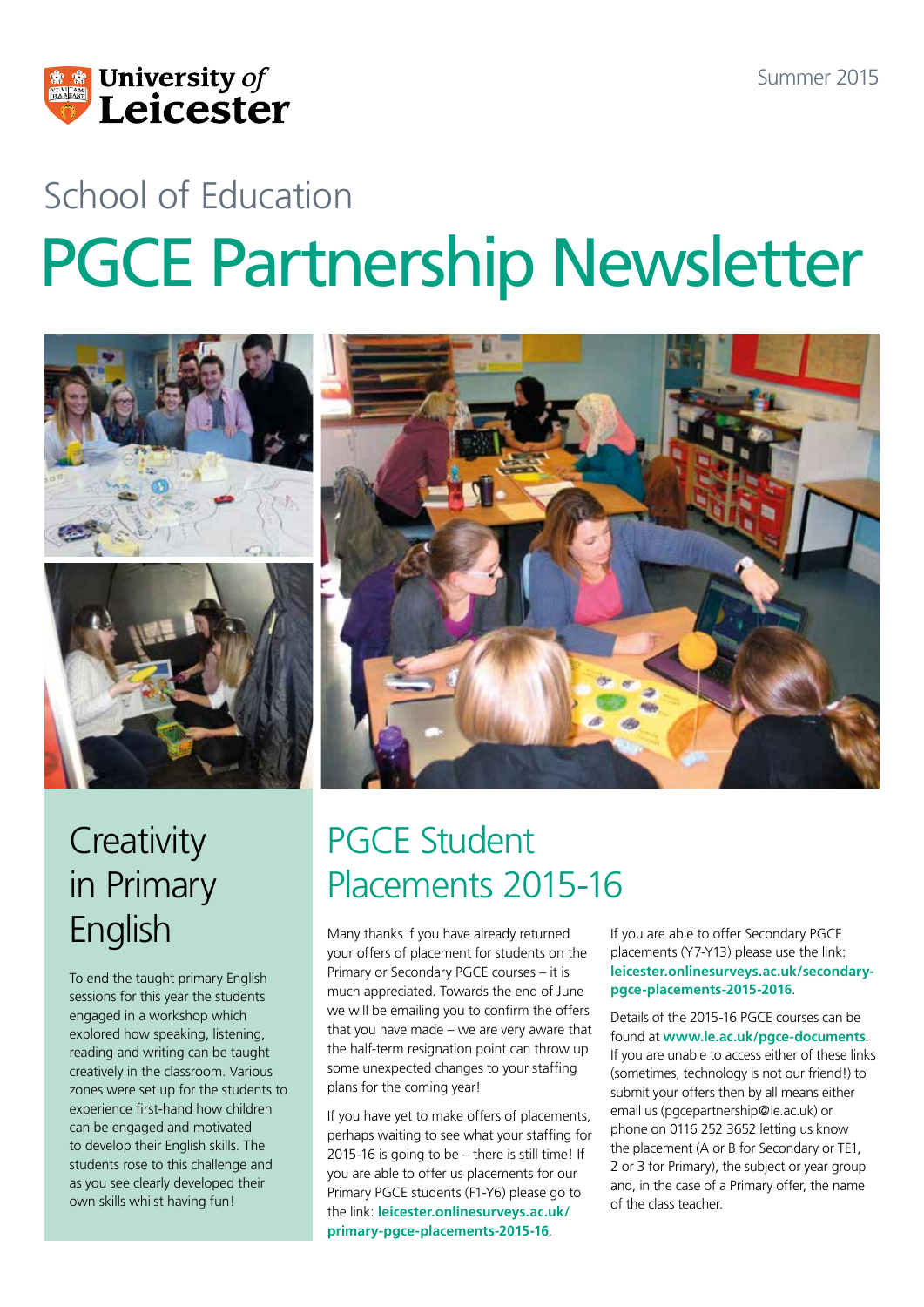#### Older Teachers **Project**

Researchers in Education at the Universities of Leicester and Nottingham seek teachers aged 50 or over who are willing to take part in career life history interviews. The interviews will focus on older teachers' reflections on their experiences of teaching over the course of their careers.

If you are 50 or over, still teaching 50% or more of a timetable, and willing to be interviewed, we would be delighted to hear from you.

The project is being undertaken by Dr Joan Smith and Dr Phil Wood (University of Leicester School of Education) in collaboration with Professor Howard Stevenson and Mr Peter Sorensen (University of Nottingham School of Education).

If you would be willing to be interviewed, or would like more information, please email Joan Smith on jms32@le.ac.uk

#### Effective Learning through Teacher Inquiry Conference

This conference, aimed at trainee teachers and NQTs, will take place on Tuesday 7 July at Stamford Court Conference Centre, Oadby LE2 2LH. The keynote speaker will be Jon Fordham, headteacher at Allenton Community Primary School who will be talking about the different research strategies he has trialled in the classroom. There will also be a range of highly relevant and topical activities and workshops aimed at those new to the profession. The conference is a joint venture between Brooke Weston TSA and Solihull Tudor Grange TSA and representatives from the Universities of Leicester, Derby and Northampton will be in attendance. The cost is £65 for partners and £85 for non-affiliated delegates.

To book, please telephone Education CPD+ on 0116 252 3771 or email educationcpd@le.ac.uk

#### Primary PGCE Focus Days

The Primary PGCE tutors would like to say a big thank you to all the schools (over 30!) who made it possible for our Primary PGCE students to gain exemplary experience of Positive Behaviour Management and Interactive Teaching and Assessment, SEND and English. The students enjoyed these experiences and were keen to share their new found knowledge which they were then eager to apply in practice.

*"Extremely useful day...interesting to see how a school uses assessment for learning"*

*"Eye opening experience which allowed me to develop my understanding of Autism further"*

*"All credit to staff who work in SEND schools, they work hard to meet the individual needs of all the children in their care with great patience"*

*"I thought the delivery of phonics lessons was superb and really inspired me to take these strategies into account when I will be teaching again"*

*"I thought the lesson was very effective in getting children engaged and making the grammar lesson more fun and exciting"*

We would also like to say thank you to our schools and children's centres who are hosting a transition day for the students to understand children's learning either before entering primary school for our Lower Primary students or after for our Upper Primary students. They will also be introduced to the importance of smooth transitions between settings.

#### Apply now for Master's study in 2015-16

The MA in Education: Learning and Teaching programme (MAE:LT) offers practising teachers a wealth of opportunities to learn both from peers and expert practitioners in a supportive but academically rigorous environment. You will engage with recent academic research and develop the critical, analytical and reflective skills essential to any teacher, whilst exploring contemporary government policy, curriculum and classroom-based issues. Our tutors are all established scholars and/ or practitioners in their fields, and offer their expertise at whole group and individual level, with tutorial support built into every module.

The 12 modules for 2015-16 are:

- Specialist teaching of pupils with specific learning difficulties: Dyslexia 1
- Specialist assessment and teaching of pupils with specific learning difficulties: Dyslexia 2
- Understanding and managing children with Social, Emotional and Behavioural Difficulties: SEBDA 1
- Mental health problems and children with Social, Emotional and Behavioural difficulties: SEBDA 2
- Issues in Science Education
- Issues in Mathematics Education
- Effective Pedagogy and Assessment
- Mentoring and coaching
- Developing Leadership in Education
- Action Research
- Lesson Study
- Learning Technologies

Further details are available at **[www2.le.ac.uk/departments/](www2.le.ac.uk/departments/education/postgraduate-study/masters/learning) [education/postgraduate-study/](www2.le.ac.uk/departments/education/postgraduate-study/masters/learning) [masters/learning](www2.le.ac.uk/departments/education/postgraduate-study/masters/learning)** – discounts are available for staff from Partnership schools.

#### **Need an NQT?**

If you have vacancies for the autumn term we do still have a few excellent PGCE students seeking the right first post for them. Please send your job adverts, including a link to your website and details of how to apply to **secpgce@le.ac.uk** (Secondary posts) or **pripgce@le.ac.uk** (Primary). We also keep in touch with our students once the PGCE is finished so can email them if you are looking for teachers during the autumn term.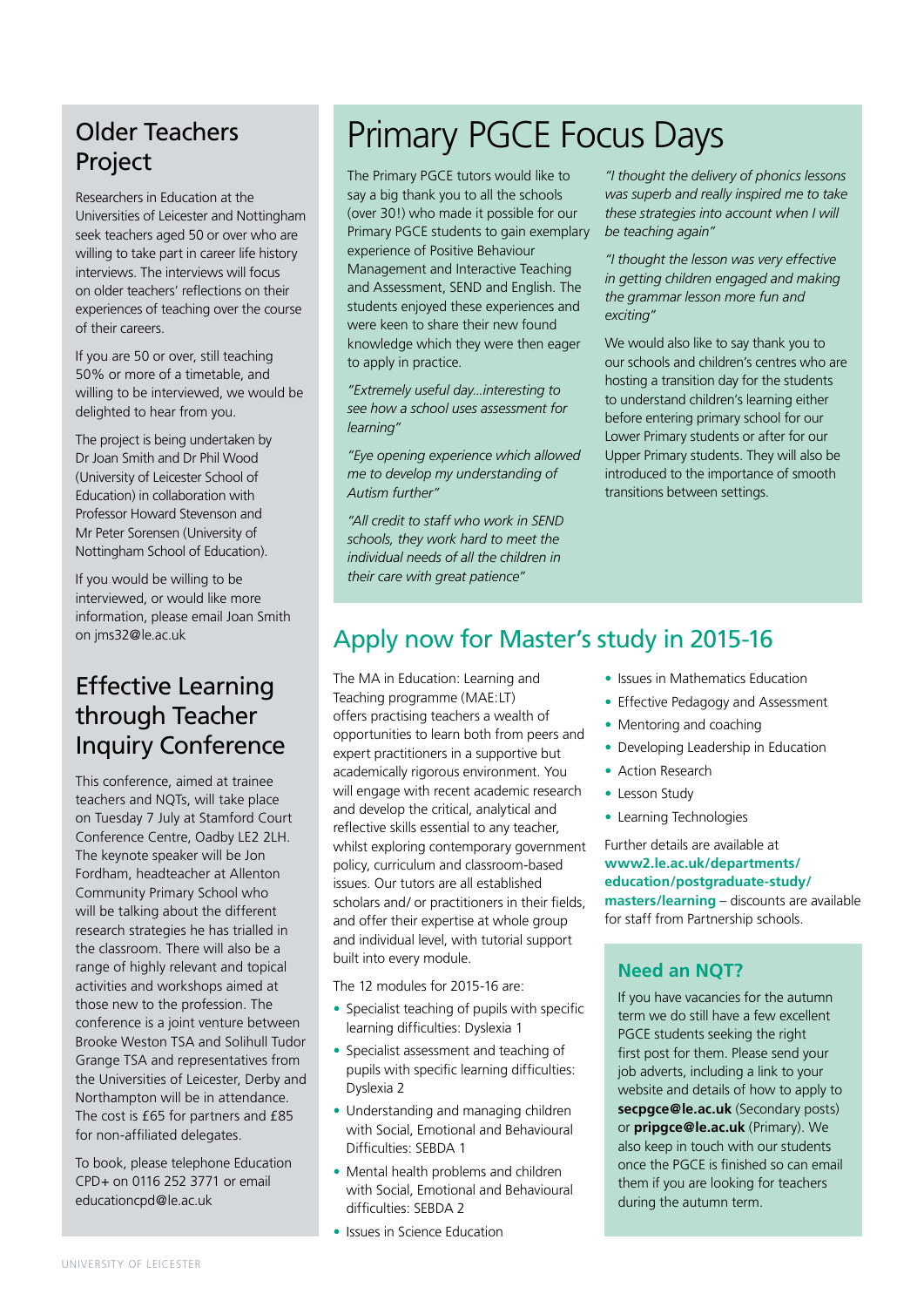

### Mentoring ITTs and NQTs

Brooke Weston's Head of Geography, Kevin Glesinger has been mentoring this year's cohort of NQTs and ITTs. He is well placed to offer them advice and encouragement having only been in the profession himself for three years. His focus is on nurturing creativity and positivity in the classroom and encouraging the newest tranche of teachers.

Kevin said: 'As I am in my third year of teaching I have quite recently been through both the ITT and NQT routes. I did my PGCE at the University of Leicester and had placements at an inner-city Leicester school and at another secondary in Corby. Now I lead Geography at Brooke Weston and am numeracy co-ordinator for the Humanities department.

'I am driven and became Head of Geography after only 18 months. It is unusual but I have had the opportunity and support from an excellent team of senior management. I can relate to our ITTs and NQTs and, having been though the process so recently, I can give them advice at those times when they get peaks and troughs in confidence and particularly if they have had a demanding lesson.

'It is a juggling act combining mentoring with my own teaching commitments.

There are some very different needs, particularly for Phase A trainees when it is completely brand new to them. By the time they get to their second placement they are far more confident.

'I administer their training sessions, collate their reports and work with them to quality assure the process and ensure that all of our NQTs are getting the same experience. I do the same with the School Direct programme, working with co-tutors on phase A and B. At each stage I also observe our ITTs and NQTs and give them feedback.

'The best way to constructively critique a lesson is to observe what is going really well and develop that rather than focus on what is missing. I am patient and positive and I like to be creative in the classroom. I bring all of those skills to my mentoring and I enjoy collaborating with those that are just joining the profession.

'I became a teacher because I have a passion for my subject and I wanted to work with young people. With the rate that education is changing practitioners have got to have that passion and spark. If our ITTs and NQTs have that drive and enthusiasm then I don't think there is better job in the world.'

#### School Direct Conference

As usual the very appealing surroundings of the Stamford Court Conference Centre provided an excellent venue to discuss the successes of School Direct PGCE programme over the past year and look forward to both the new cohort of students starting in September and the bidding process for the 2016-17 cohort sometime in June/ July. In addition to representatives from existing Lead Schools, who are fast becoming experts in both recruiting to and delivering their SD PGCEs, we were also able to welcome those who are just completing their first recruitment cycle and those entirely new to the process.

After considering the growth of SD PGCE numbers relative to those allocated directly to the University there were various discussions focussing on the flexibility of the course to meet the needs of placements schools. The options available for Lead Schools to deliver various professional strands within the PGCE were welcomed and the pattern of school placements on the Secondary course were discussed with options for change being taken to the Partnership Management Group later in June.

Everyone agreed that marketing strategies for the SD PGCE courses were a critical factor in Lead Schools achieving successful recruitment to their allocation. Some Lead Schools have made excellent use of existing networks to identify and recruit potential teachers but fully recognise that this is not sustainable

in the longer term and are working to forge closer links to University undergrad courses, in particular tracking the progress of their ex-students as well as proactively offering progression in to teaching for graduates working in or being appointed to other classroombased roles within the school.

If your school is contemplating hosting SD PGCE students next year or becoming a Lead School for the 2016/17 intake, please do contact neil.burton@ le.ac.uk to consider your options. Neil will be able to either come out to you to discuss your particular needs or direct you towards the online documents to make a start for yourself.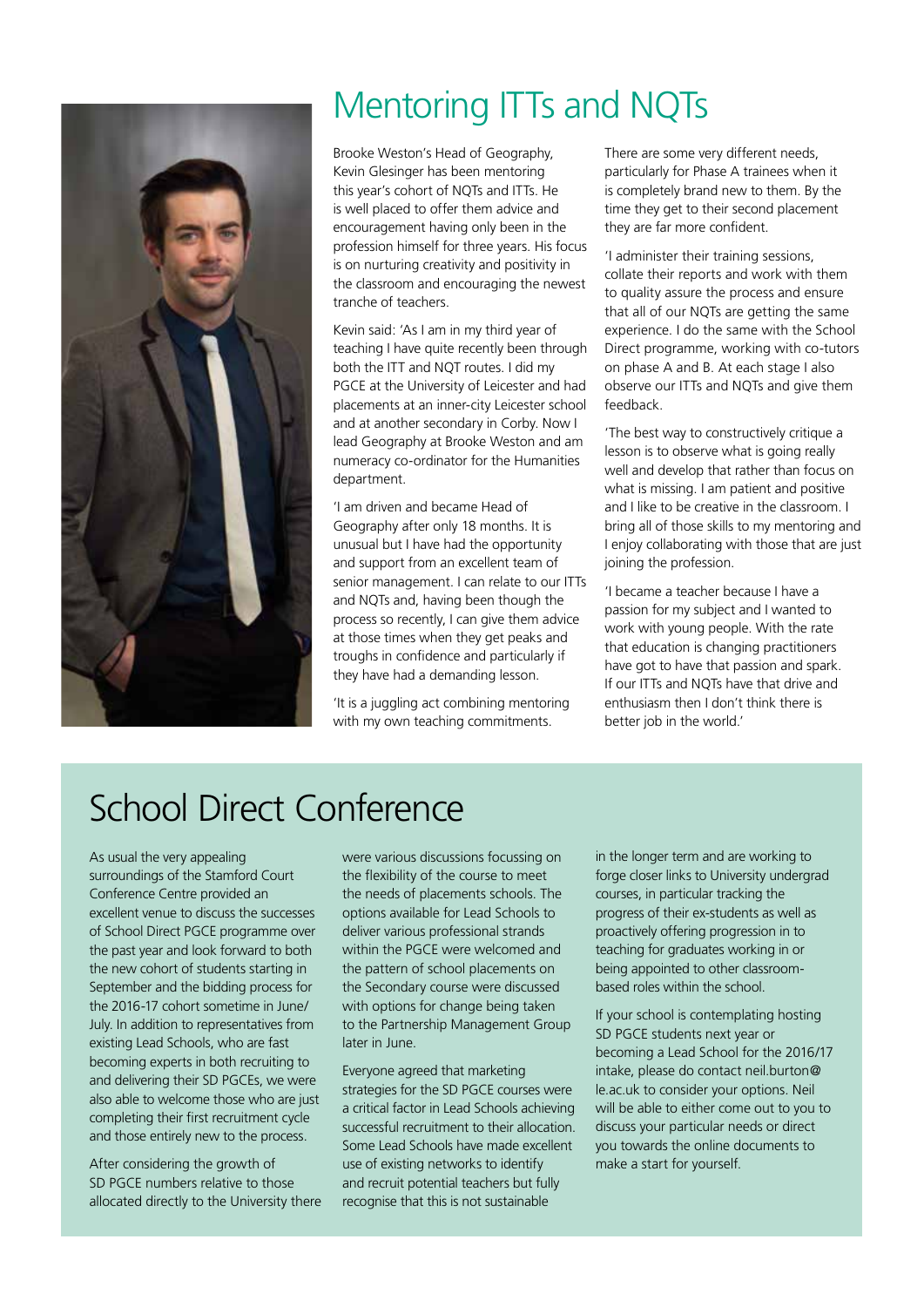### New PGCE Secondary Programme Leader



Dr Jo Anna Reed Johnson is taking over the helm as Programme Leader for the Secondary PGCE Programme on the 1st July 2015.

She was most recently part of the PGCE Secondary Team at the University of Warwick where she has been involved in the development of the School Direct Programme and Blended Learning Model.

Her work in Education, over the last 20 years, has included Middle Management, Classroom Teaching, Consultancy

and Research. With a background in Engineering, Education and Sustainability Jo Anna is a Charter Physicist with a passion for systems thinking and the development of communities of practice. She works closely with the Institute of Physics and Association of Science Education to help promote the development of teachers within STEM.

She has worked in both the state and independent sector, in the United Kingdom and Overseas, and is very interested in cultural understanding in relation to teaching and learning.

#### Inspiring Gardeners

[Leicestershire and Rutland Gardens](http://www.lrgt.org/education_8.html)  [Trust](http://www.lrgt.org/education_8.html) are hoping to inspire schools who don't already have their own school garden to take up the trowel. They are asking Primary schools in Leicester and Leicestershire/Rutland to bid for funding to support them to develop their own school garden. You go to them with the ideas and the willingness to sustain the effort and they will supply the expertise and some funding towards making your green dreams come true. Additionally they will fully fund one class from one school to visit the kitchen gardens of [Kelmarsh](http://www.kelmarsh.com/VisitUs/SchoolVisits.aspx)  [Hall](http://www.kelmarsh.com/VisitUs/SchoolVisits.aspx) and prepare their own fresh food to eat. Contact Margot Fawcett at margot@thefawcetts.plus.com

### Getting to the heart of Early Years Science

'Play and exploration' aka early years science on the Primary PGCE course, means using hands-on experiences as pupils might, with the freedom to ask 'How does it work?' 'What can I do with it?' and 'Let's do it together!' Do you agree that working in a 'Fiddle Factory', being creative with junk modelling, smelling herbs and ringing bells with the time and space in which to ask these questions is true scientific exploration?





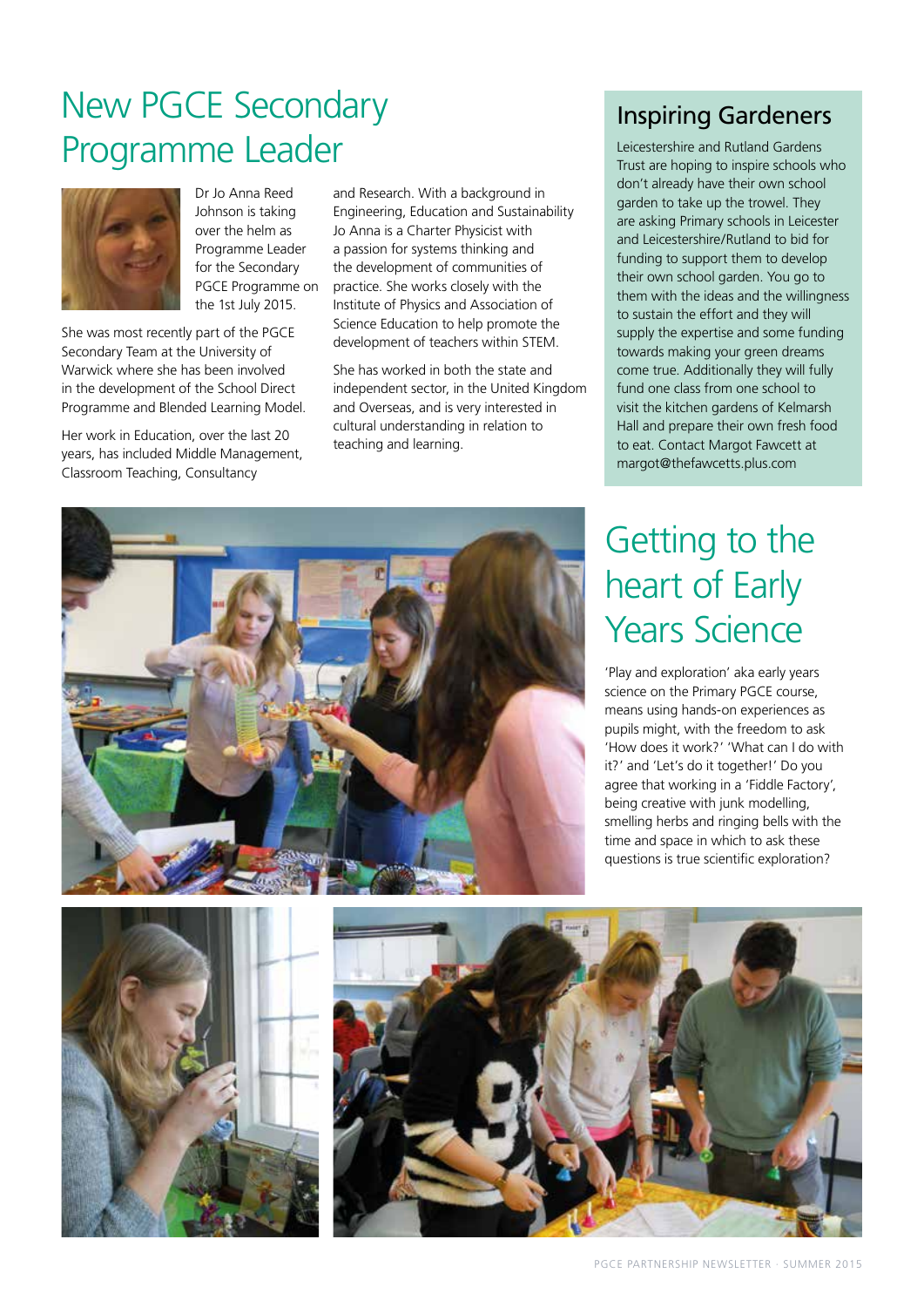

#### SMILE (Social Media in Lifelong Education)

Over two conference days held in the Autumn term last year, a group of students, from primary to 6th form, met to discuss the impact of social media on education. They explored the potential benefits, to students, schools and teachers, of using social media to enhance the learning experience and also considered the concerns. The result is the construction of a Social Media Charter for schools which includes a number of resources to help schools make good and well-informed choices about the use of social media in their schools as part of the wider learning experience. Further details of the initiative and details of the charter can be accessed at **[www2.le.ac.uk/colleges/](www2.le.ac.uk/colleges/socsci/smile-2014-event/social-media-in-lifelong-education) [socsci/smile-2014-event/social-media-in-lifelong-education](www2.le.ac.uk/colleges/socsci/smile-2014-event/social-media-in-lifelong-education)**

Paper copies of the Charter can be obtained by emailing Dr Alison Fox af173@le.ac.uk

### Visitors from Egypt experience Partnership Schools

Since September 2014, Education CPD+, part of the School of Education, has been working with the Egyptian Government in an attempt to help develop the use of technology in Egyptian schools.

Education CPD+ has been successfully developing and delivering CPD at all levels in education for over a decade. Since 2004 they have provided CPD to over 10,000 teachers across the East Midlands and the wider UK. This continues to progress and they are now expanding globally, providing programmes and courses internationally all over the world.

A programme was designed for Egyptian teachers to help the development of the use of technology in their schools and, alongside this, consider new approaches to learning and teaching for the 21st century.

Three groups of twenty-five primary and secondary teachers have joined us for the twelve-week course; in the Autumn term teachers of English, Spring term Mathematics teachers and currently Science teachers.

As part of the course, the Egyptian teachers are given the opportunity to visit British schools, both here in Leicestershire and beyond. These visits are integral to the course and are imperative in demonstrating the full potential of technology in teaching and how it can it can be used in their schools.

We would like to thank all the partnerships schools involved for the warm and open welcome given to the groups. The teachers have thoroughly enjoyed their visits which gave them opportunities to observe lessons, find out about the practical use of digital

technology, discuss the organisation of the school, ask wide ranging questions and take away new ideas for their own teaching. One thing often commented on was the enthusiasm for and enjoyment of learning.